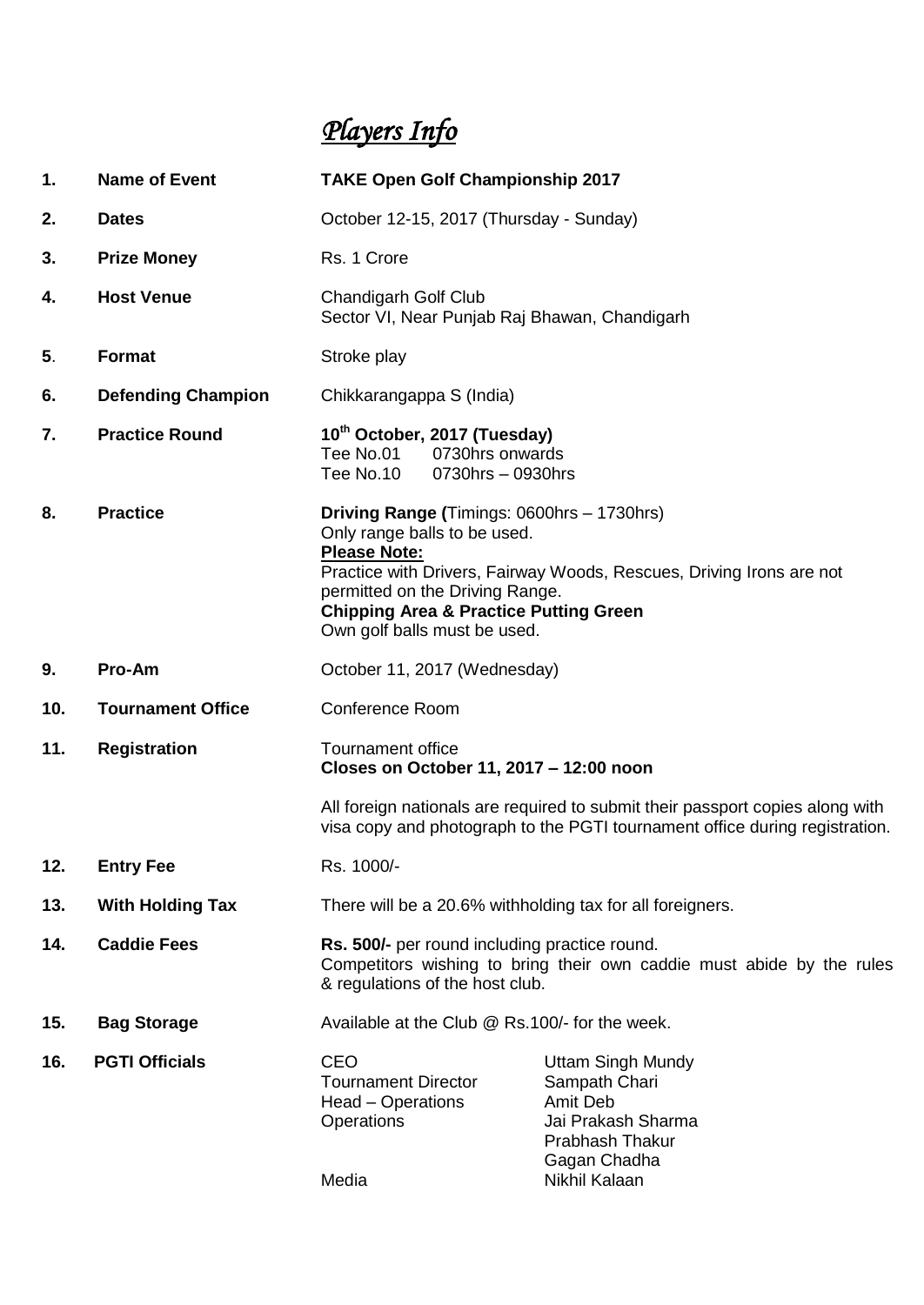| 17. | <b>Contact Information</b> | <b>Uttam Singh Mundy</b> | +91 98186 80466        |
|-----|----------------------------|--------------------------|------------------------|
|     |                            | Sampath Chari            | +91 99109 74842        |
|     |                            | Amit Deb                 | +91 99588 03355        |
|     |                            | Jai Prakash Sharma       | +91 98711 88052        |
|     |                            | <b>Prabhash Thakur</b>   | +91 99109 74847        |
|     |                            | Gagan Chadha             | +91 99109 74843        |
|     |                            | Nikhil Kalaan            | +91 99109 74846        |
|     |                            | <b>PGTI Office</b>       | +91 124 4861 775 / 771 |
|     |                            | Chandigarh GC            | +91 172 2740327 / 350  |

- **18. Tee Times** Will be posted on the official notice board after registration.
- **19. Additional Information** Use of **Metal Spikes** will result in **Disqualification Tournament Round(s) 3 & 4 WILL start at 0730hrs**., hence you are advised to plan accordingly.

## **20. Getting there!**

- **Airport:** Chandigarh Airport
- **Railway Station:** Chandigarh Junction Railway Station
- **Bus Stand: ISBT, Sector 17, Chandigarh**

## **21. Transportation:**

Players must make their own transport arrangements.

#### **22. Other Information:**

Last Date for Withdrawal from the TAKE Open Golf Championship 2017 – **2 nd October 2017 till 1700hrs.**

#### **Note: - Players are requested to reconfirm above fact sheet on registration.**